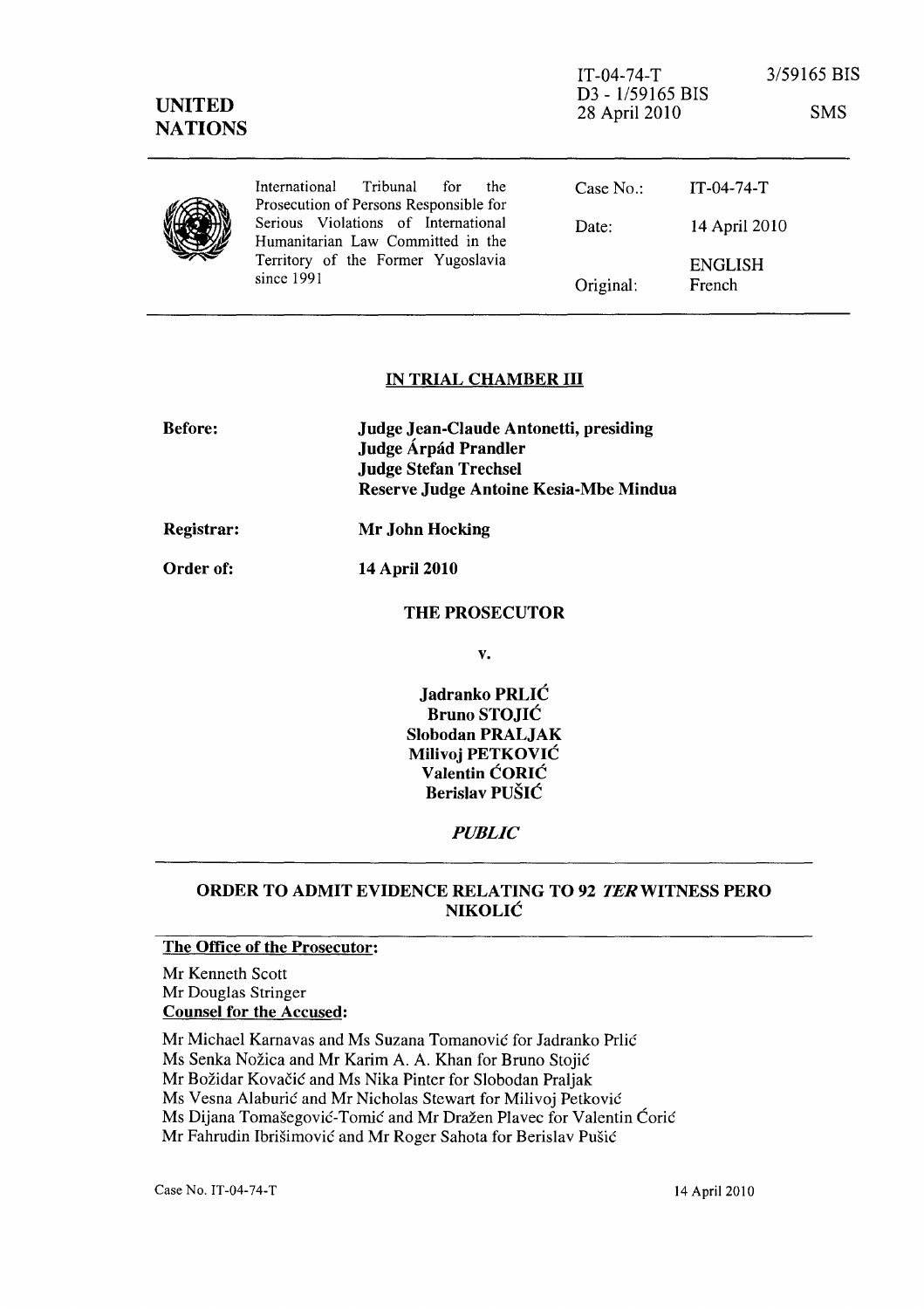**TRIAL CHAMBER III** ("Chamber") of the International Tribunal for the Prosecution of Persons Responsible for Serious Violations of International Humanitarian Law Committed in the Territory of the Former Yugoslavia since 1991 ("Tribunal"),

**NOTING** the request for admission of an exhibit ("Proposed Exhibit")<sup>1</sup> presented by Counsel for the Accused Valentin Ćorić ("Ćorić Defence"), relating to the testimony of Pero Nikolie ("Witness"), who appeared on 25 March 2010 pursuant to Rule 92 fer of the Rules of Procedure and Evidence ("Rules"),<sup>2</sup>

**NOTING** the "Decision on Admission of Evidence" of 13 July 2006 and the "Decision Adopting Guidelines for the Presentation of Defence Evidence" of 24 April  $2008$ <sup>3</sup>

**CONSIDERING** that the other parties have not brought a request to admit exhibits through this witness and have not stated any objection to the request for admission presented by the Coric Defence,

**CONSIDERING** that the Chamber notes that the Proposed Exhibit is a written statement filed pursuant to Rule 92 fer of the Rules; that it has thus examined this exhibit on the basis of criteria of admissibility defined in Rule 92 ter,

**CONSIDERING** that the Chamber emphasises that the Witness testified before the Chamber that the Proposed Exhibit faithfully reflected his comments and confirmed that he would make the same comments if examined; that the Witness was available to be cross-examined by the Parties and to respond to any questions the Judges might have had,

**CONSIDERING** that, consequently, the Chamber decides to admit into evidence the Proposed Exhibit 5D 05111,

 $1$  5D 05111.

 $^2$  IC 01228.

 $3$  Guideline 8: The Admission of Documentary Evidence through a Witness.